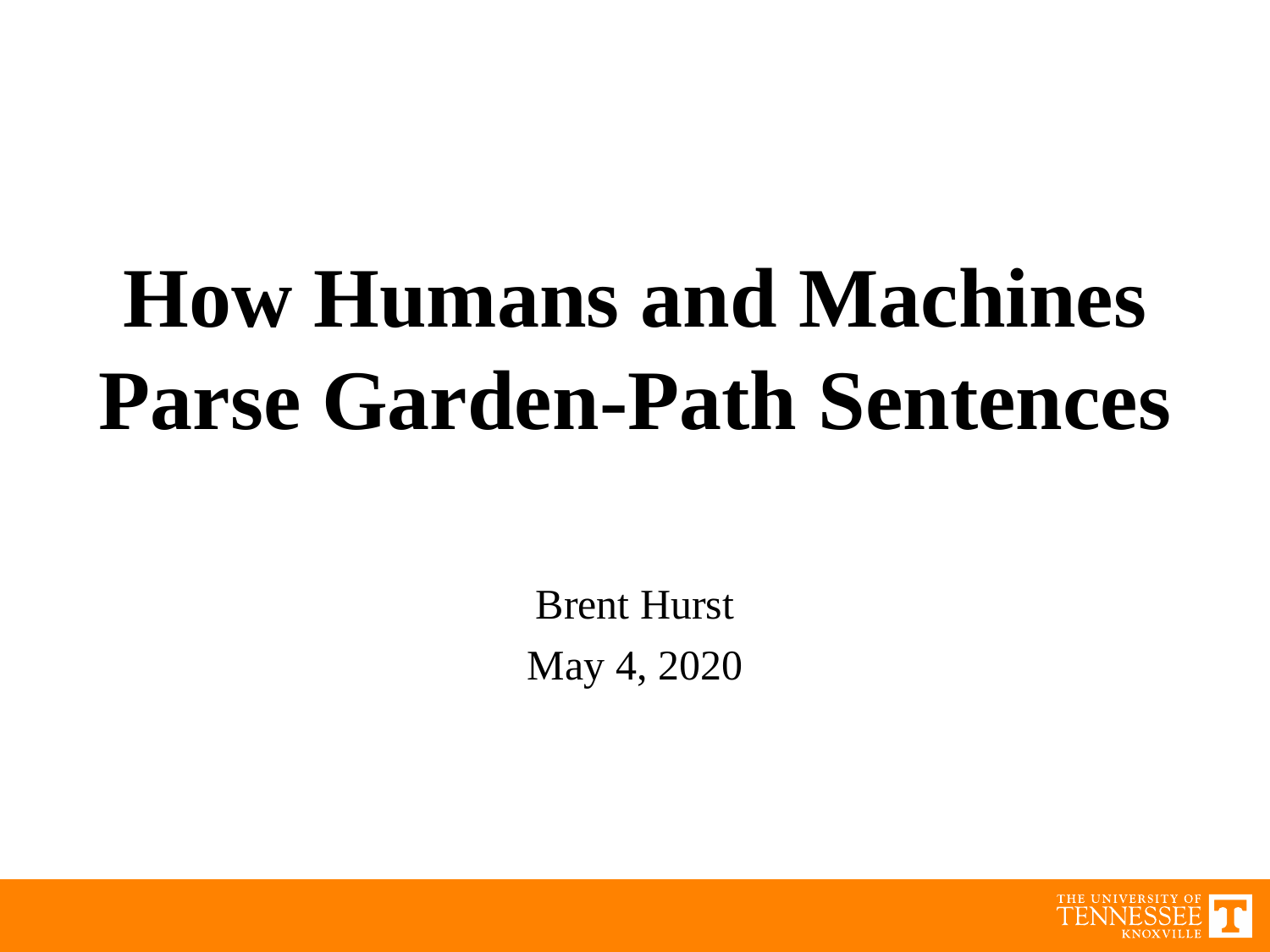# **Outline**

• Introduction

• Definition & Examples

• People

• Computers

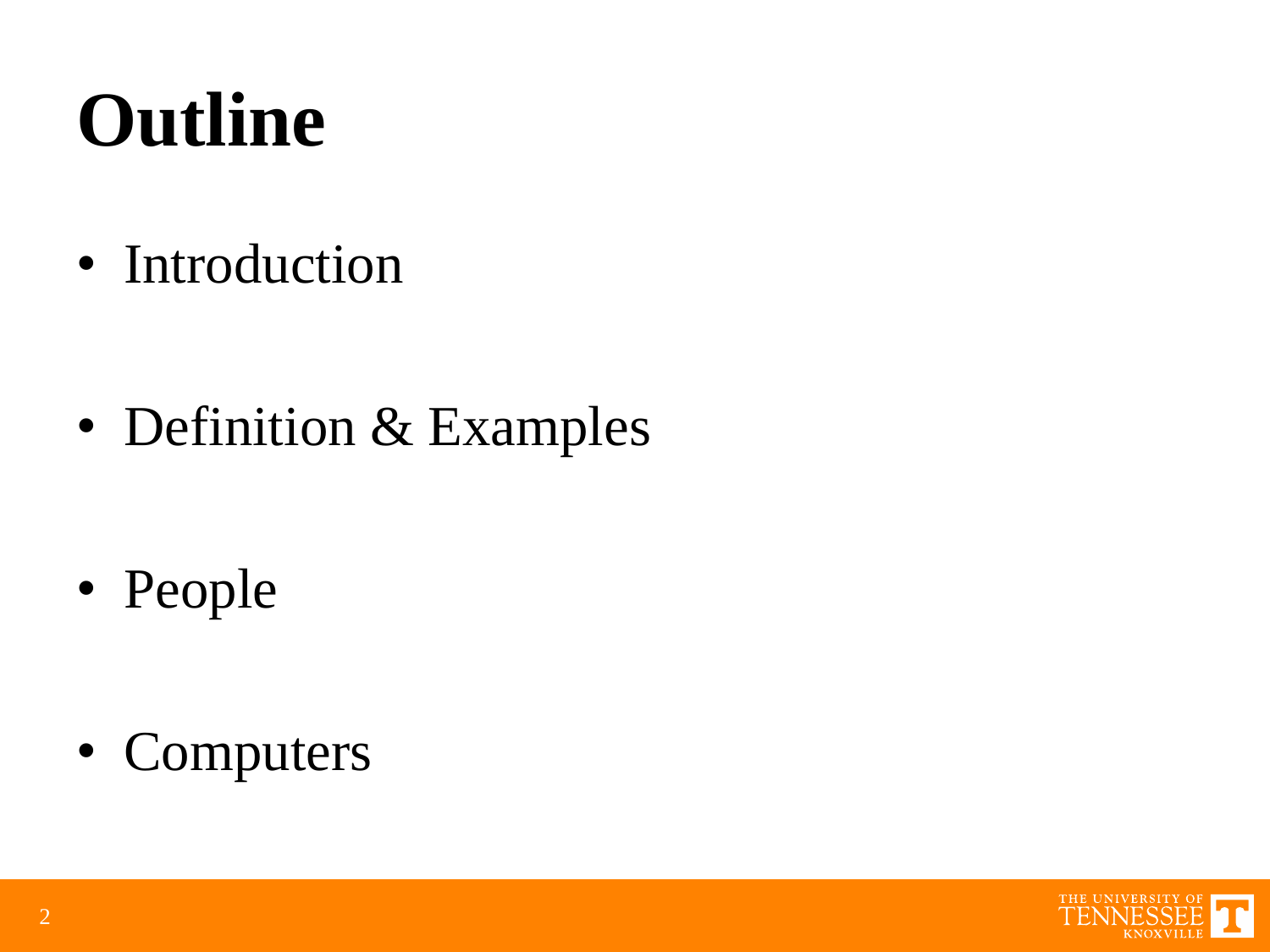### **Introduction**

- Human language is amazing
	- Basic Needs: "There's food over there."
	- Deeper Ideas: "Give me liberty or give me death."

• We understand language effortlessly

• Computers using our language is helpful

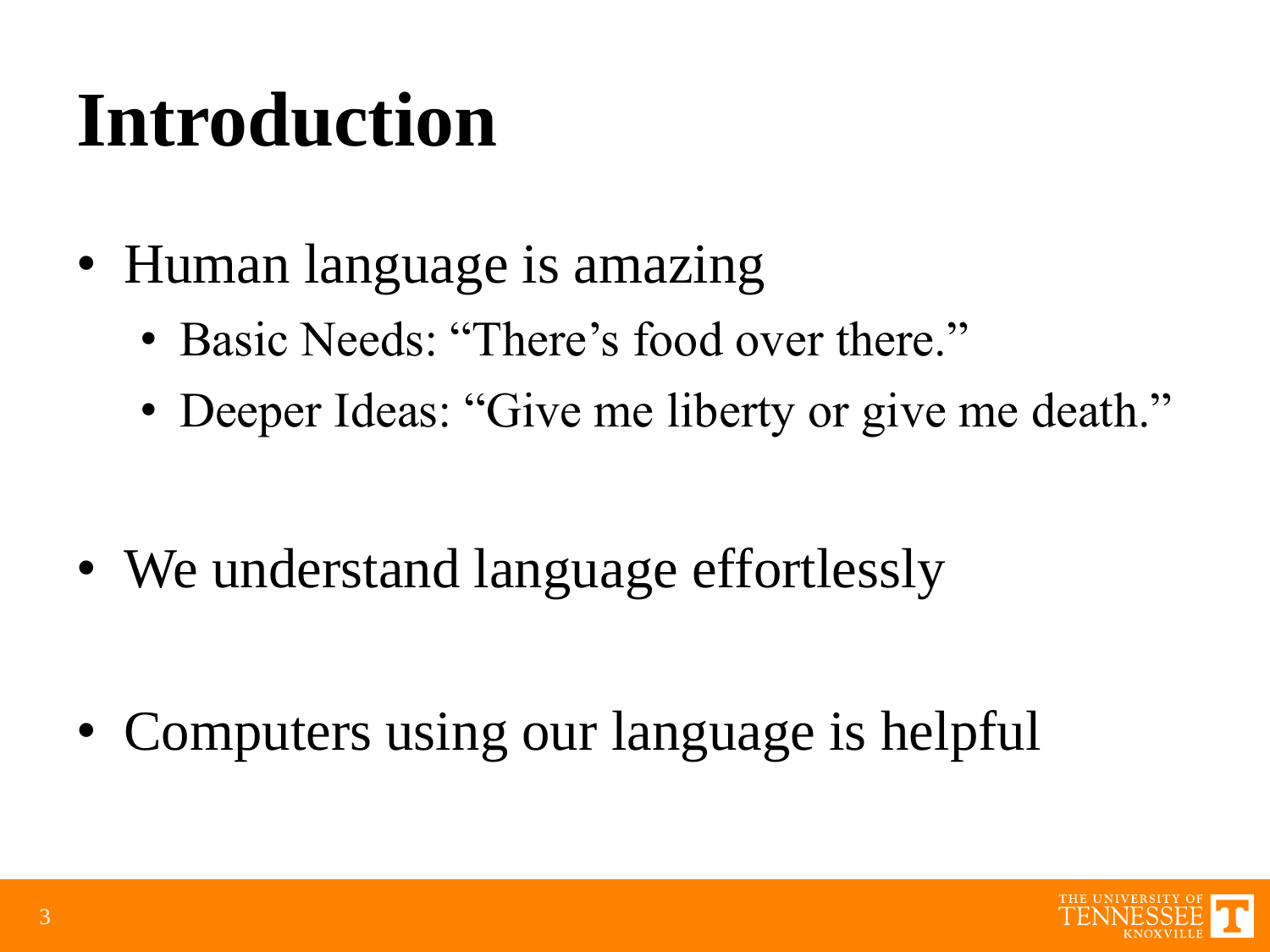- Example:
	- The horse raced past the barn fell.

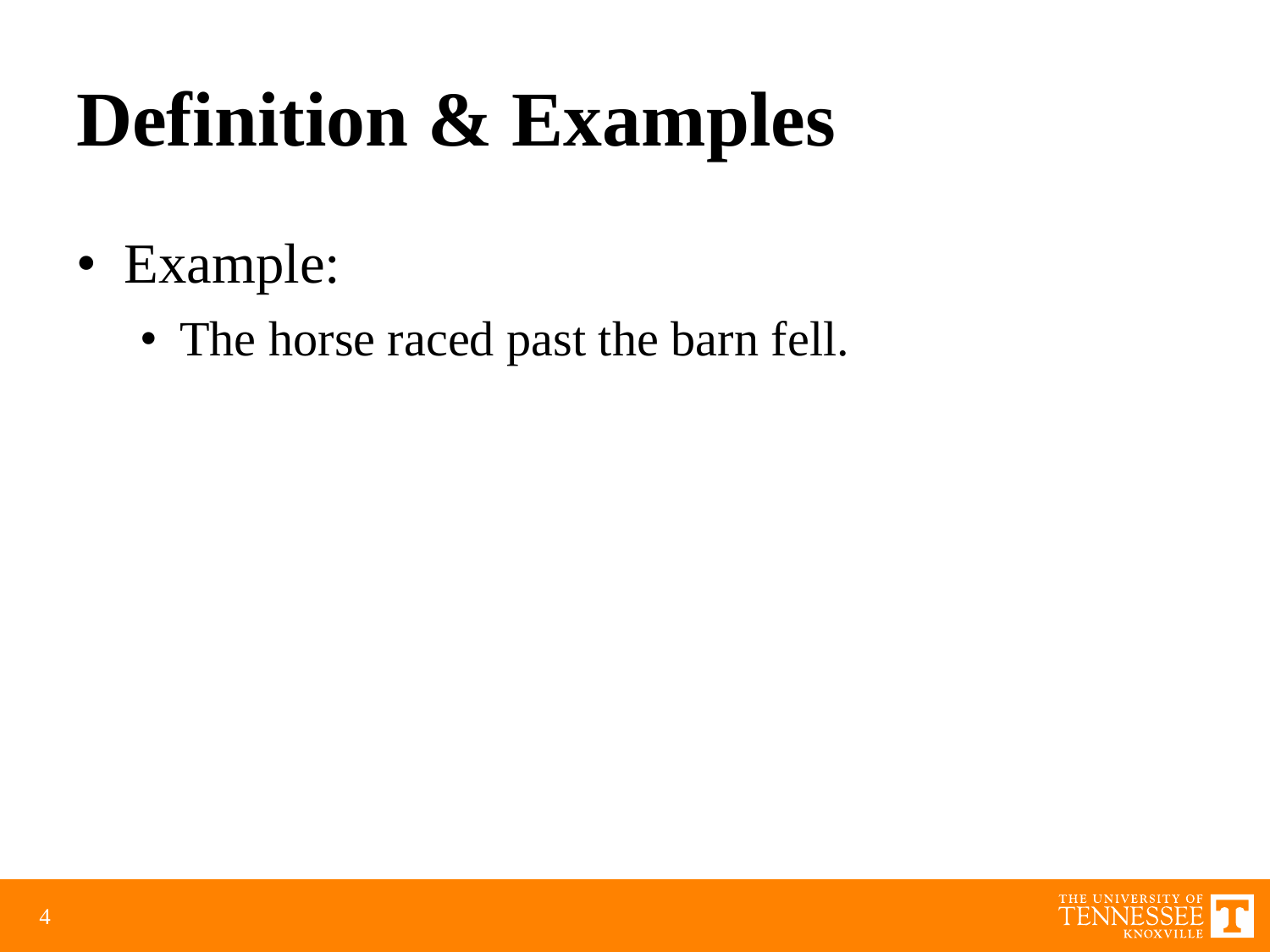- Example:
	- The horse raced past the barn fell.

- 1<sup>st</sup> Pass:
	- The horse raced past the barn fell.

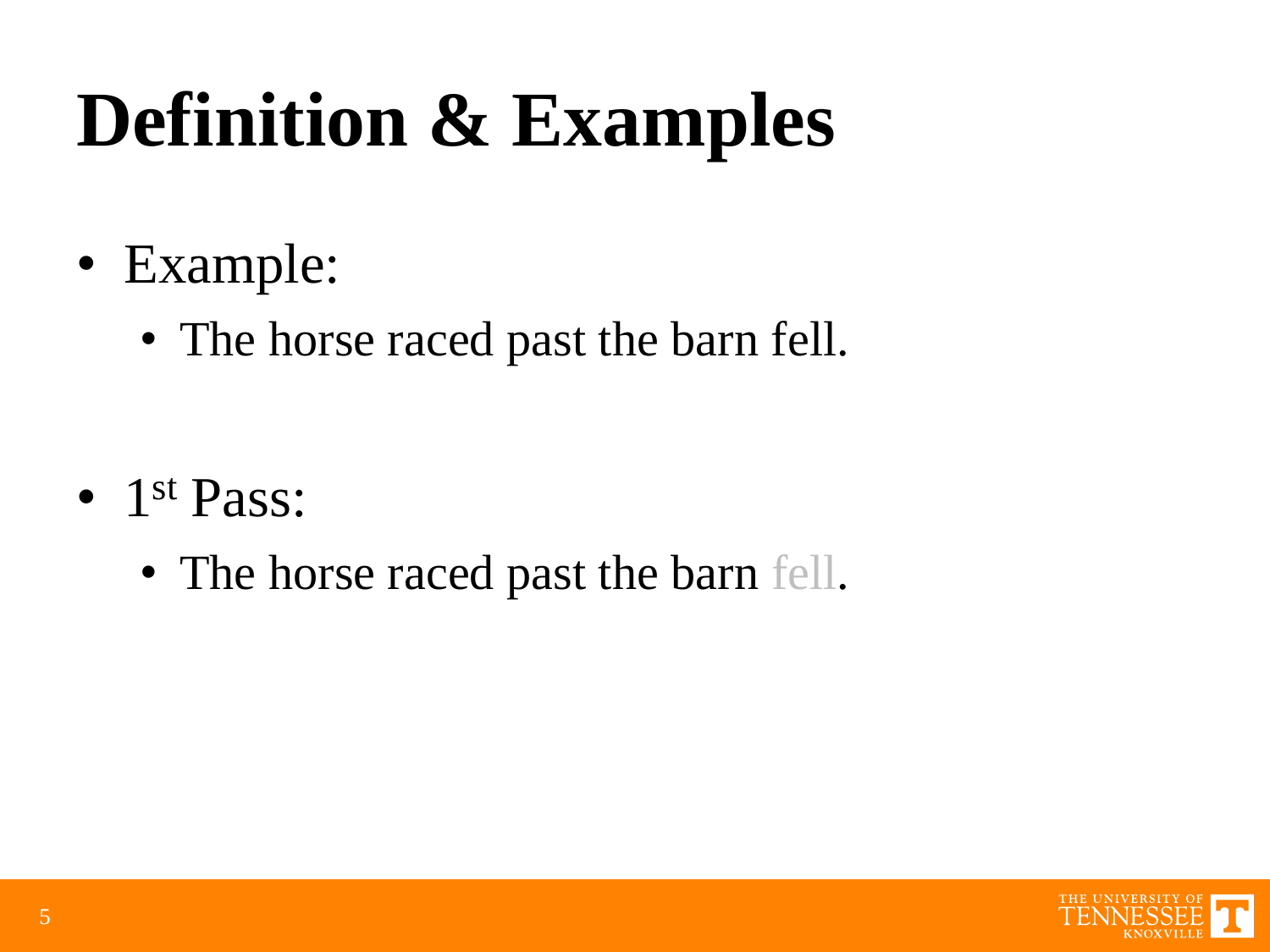- Example:
	- The horse raced past the barn fell.

- 1<sup>st</sup> Pass:
	- The horse raced past the barn fell.

- 2<sup>nd</sup> Pass:
	- The horse (which was raced past the barn) fell.

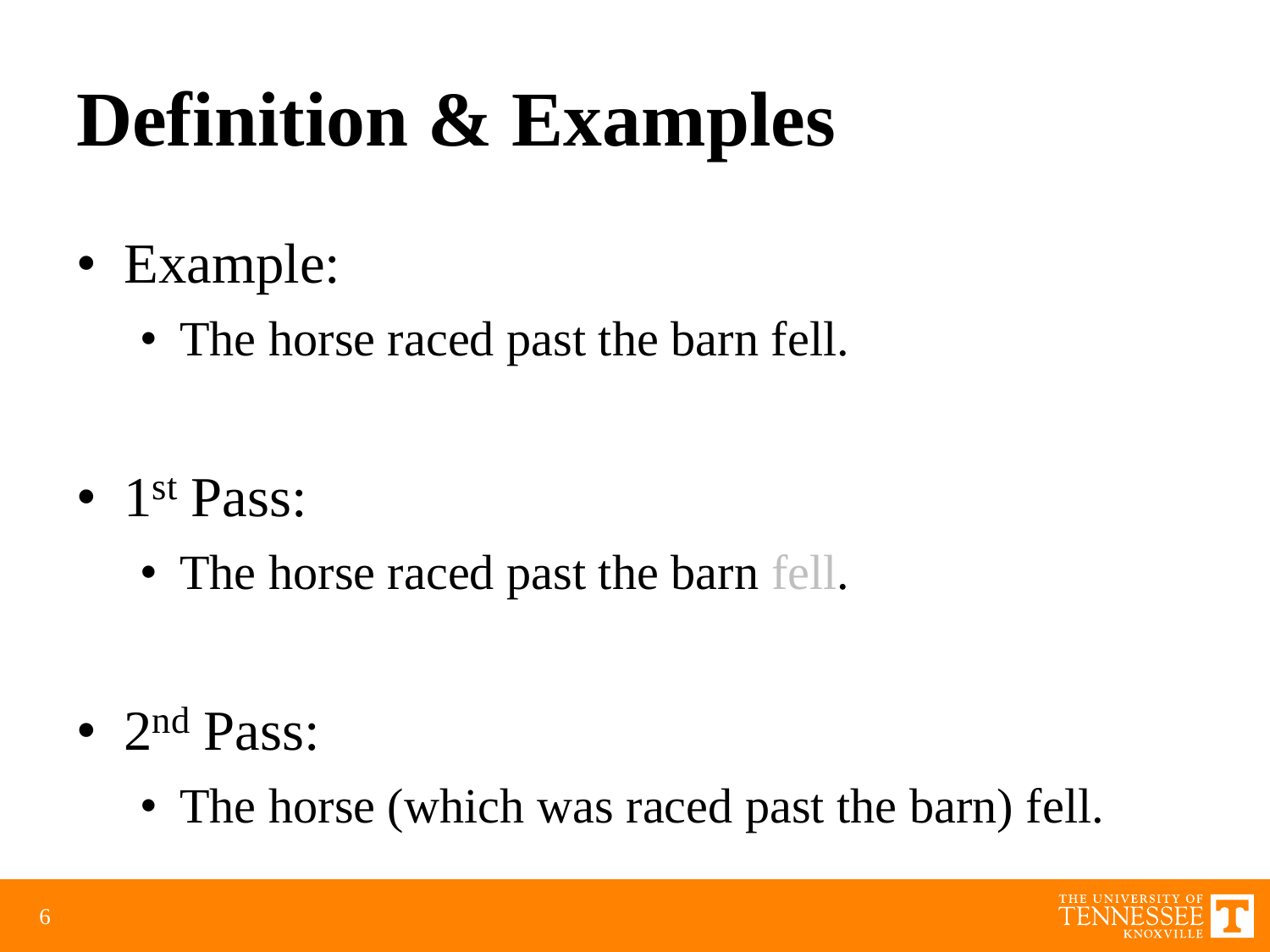The horse raced past the barn fell.

- Garden-Path Sentence
	- "To lead someone up the garden path."
	- "To cause someone to think or proceed wrongly."

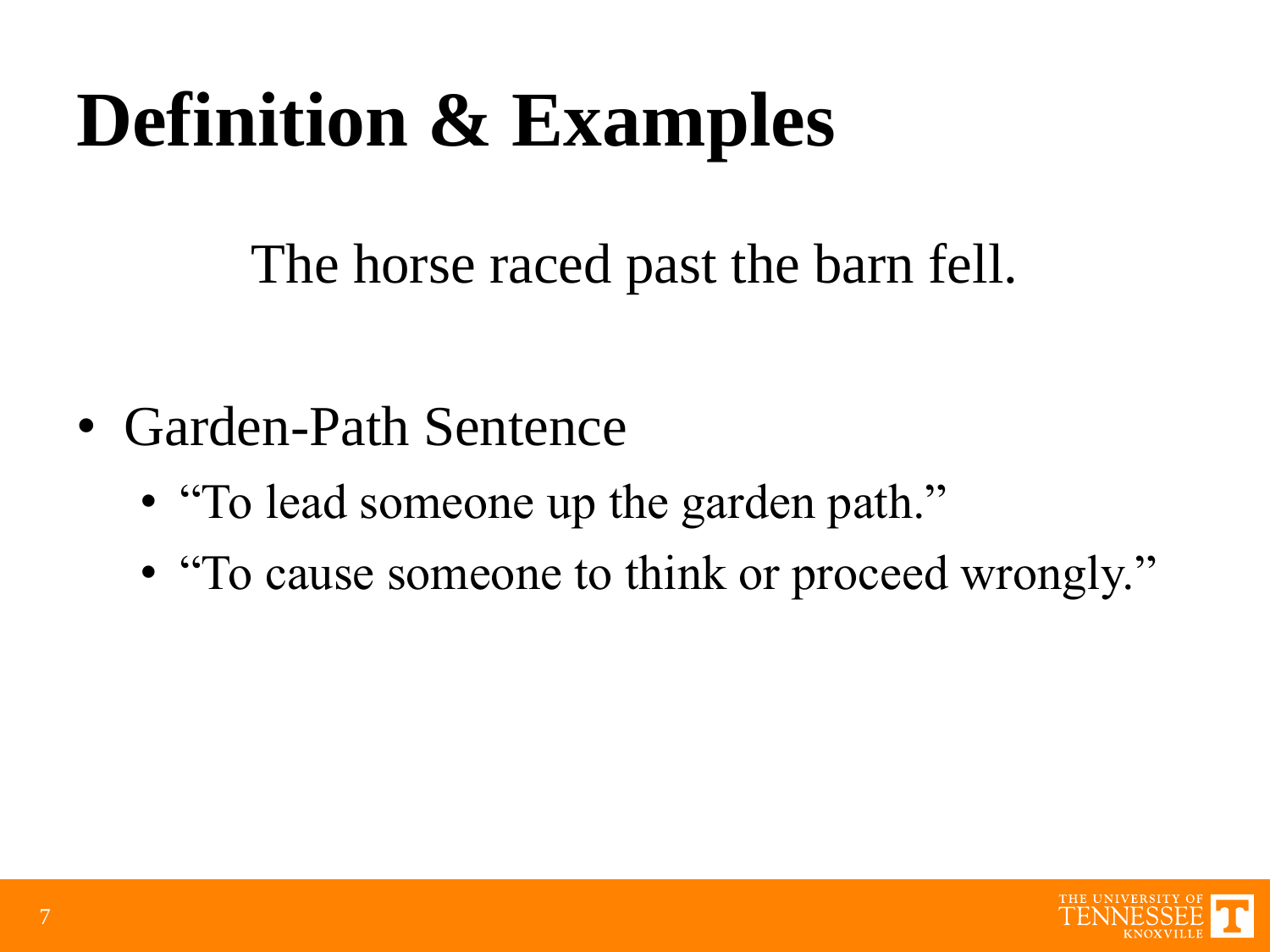- Ambiguity
	- Grammar
		- The horse raced past the barn fell.
	- Semantic

Source: Ferreira

• Bill saw the girl with binoculars.

• Different languages have different ambiguities.

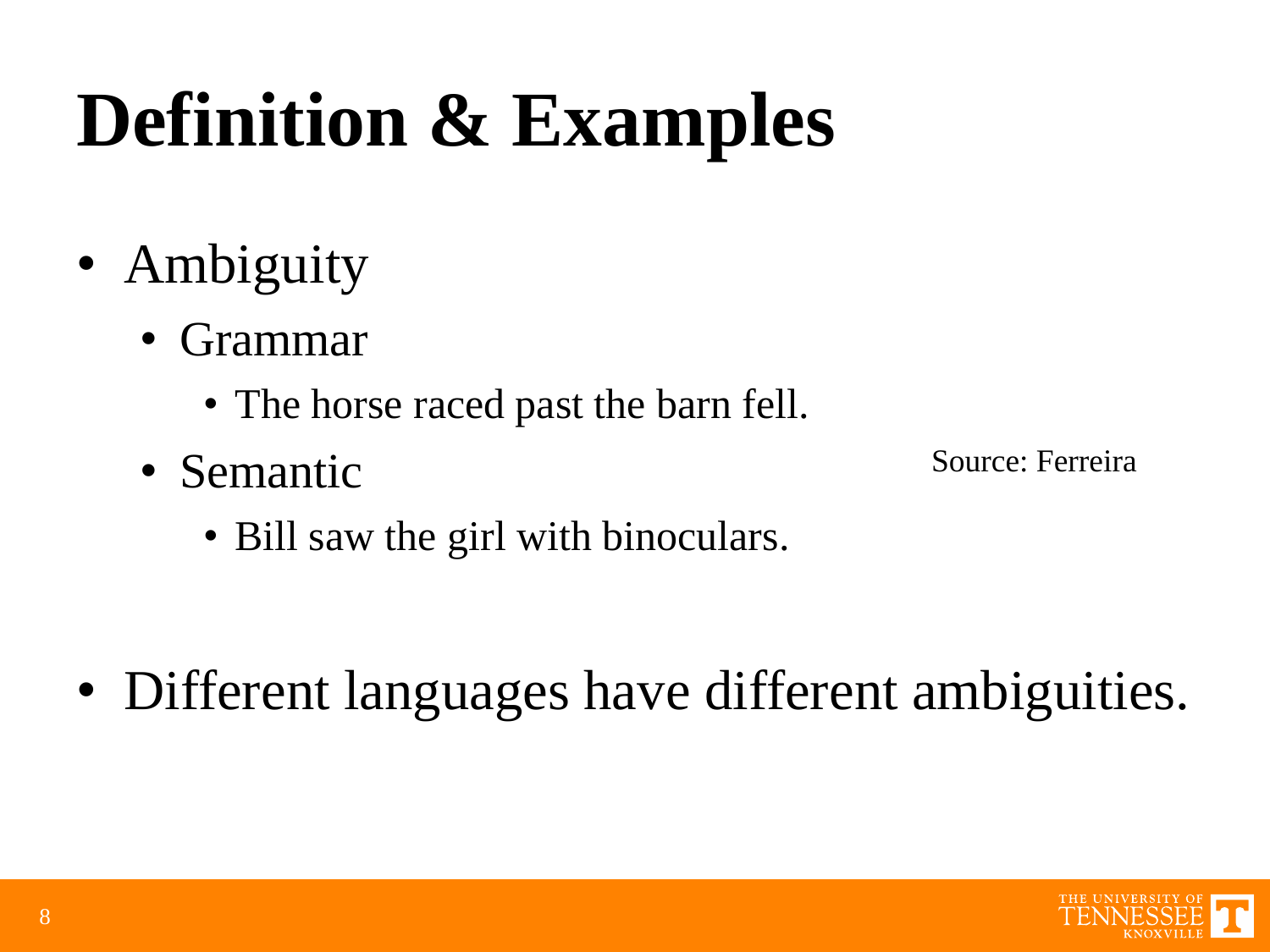### **People**

- a. Because Bill drinks wine ...
- b. Because Bill drinks wine beer is never kept in the house
- c. Because Bill drinks wine is never kept in the house.

Source: Ferreira

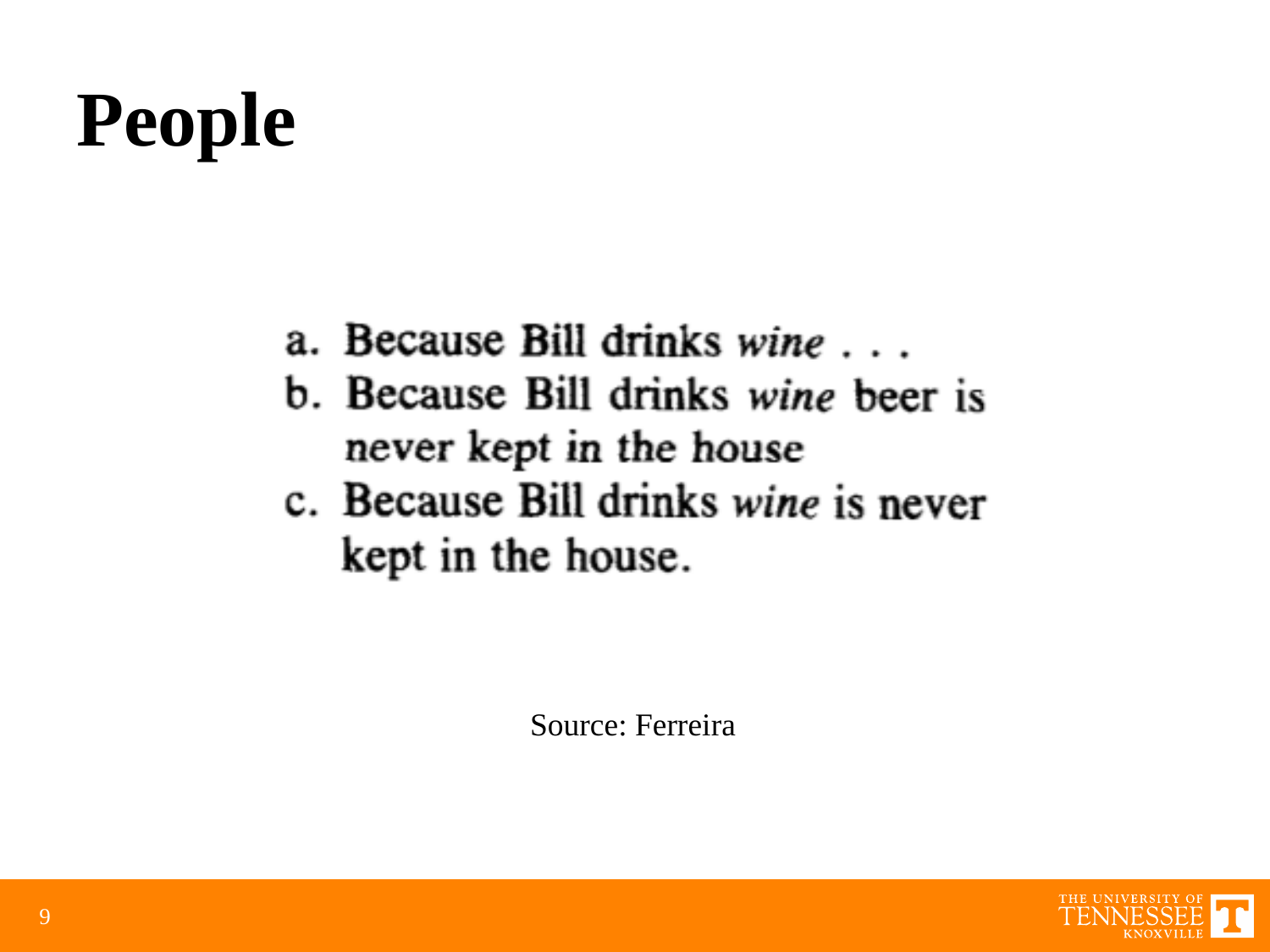# **People**

- a. Because Bill drinks wine . . .
- b. Because Bill drinks wine beer is never kept in the house
- c. Because Bill drinks wine is never kept in the house.

|  | Mean Reading Time per Letter in the Different Regions of the Sentence for the |  |
|--|-------------------------------------------------------------------------------|--|
|  | Different Versions of the Closure Sentences on the First and Second Pass      |  |

|                     | Region of the sentence |                |                |  |  |  |  |
|---------------------|------------------------|----------------|----------------|--|--|--|--|
| Sentence type       | Before ambiguity       | Ambiguity      | Disambiguation |  |  |  |  |
| Early closure-long  |                        |                |                |  |  |  |  |
| 1st pass            | 44                     | 40             | 54<br>48       |  |  |  |  |
| 2nd pass            | $\overline{21}$        | 32             |                |  |  |  |  |
| Total               | 65                     | 72             | 102            |  |  |  |  |
| Early closure-short |                        |                |                |  |  |  |  |
| 1st pass            | 43                     | 37             | 41             |  |  |  |  |
| 2nd pass            | $\frac{18}{1}$         | $\frac{37}{2}$ | 41             |  |  |  |  |
| Total               | 61                     | 74             | 82             |  |  |  |  |
| Late closure-long   |                        |                |                |  |  |  |  |
| Ist pass            | 43                     | 35             | 40             |  |  |  |  |
| 2nd pass            | 12                     | $\frac{15}{1}$ | 23             |  |  |  |  |
| Total               | 55                     | 50             | 63             |  |  |  |  |
| Late closure-short  |                        |                |                |  |  |  |  |
| Ist pass            | 40                     | 42             | 47             |  |  |  |  |
| 2nd pass            | 16                     | 27             | 22             |  |  |  |  |
| Total               | 56                     | 69             | 69             |  |  |  |  |

Source: Frazier

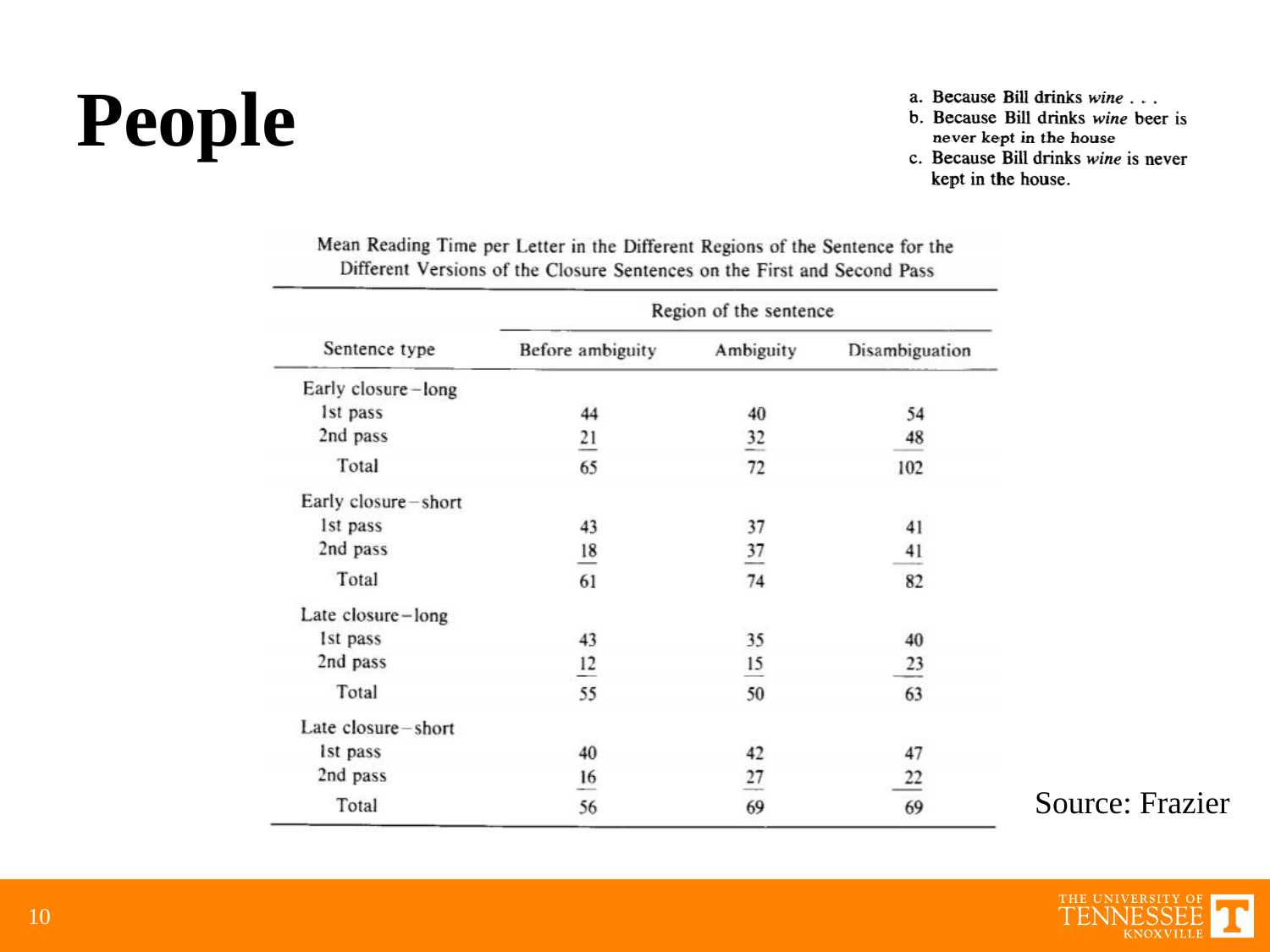#### Source: Osterhout

# **People**



| Mean P600 Amplitude in Microvolts (500-800 ms) in Experiment 1                                                                                                                                                                                                                                                                                                                                        |                |  |  |  |  |  |                                                                                                 |  |  |  |         |
|-------------------------------------------------------------------------------------------------------------------------------------------------------------------------------------------------------------------------------------------------------------------------------------------------------------------------------------------------------------------------------------------------------|----------------|--|--|--|--|--|-------------------------------------------------------------------------------------------------|--|--|--|---------|
|                                                                                                                                                                                                                                                                                                                                                                                                       | Electrode site |  |  |  |  |  |                                                                                                 |  |  |  |         |
| Sentence                                                                                                                                                                                                                                                                                                                                                                                              |                |  |  |  |  |  | Ol WL PTL ATL F7 O2 WR PTR ATR F8 Fz Cz                                                         |  |  |  | $P_{Z}$ |
| Reduced<br>Unreduced -0.46 -1.51 -0.83 -0.22 -0.03 -0.47 -1.93 -1.54 -0.29 -0.46 -1.40 -1.46 -2.74                                                                                                                                                                                                                                                                                                    |                |  |  |  |  |  | $-0.19$ $0.73$ $0.39$ $0.53$ $0.31$ $-0.43$ $-0.77$ $-0.34$ $0.11$ $0.22$ $0.15$ $0.01$ $-0.34$ |  |  |  |         |
| Difference 0.27 2.24 1.22 0.75 0.34 0.04 1.16 1.20 0.40 0.66 1.55 1.47 2.40                                                                                                                                                                                                                                                                                                                           |                |  |  |  |  |  |                                                                                                 |  |  |  |         |
| <i>Note</i> . O1 = left occipital; WL = Wernicke's left area; PTL = posterior temporal left; ATL = anterior<br>temporal left; F7 = left frontal region; O2 = right occipital; WR = Wernicke's right area; PTR =<br>posterior temporal right; $ATR =$ anterior temporal right; $F8 =$ right frontal region; $FZ =$ frontal midline<br>site; $CZ$ = central midline site; $PZ$ = parietal midline site. |                |  |  |  |  |  |                                                                                                 |  |  |  |         |

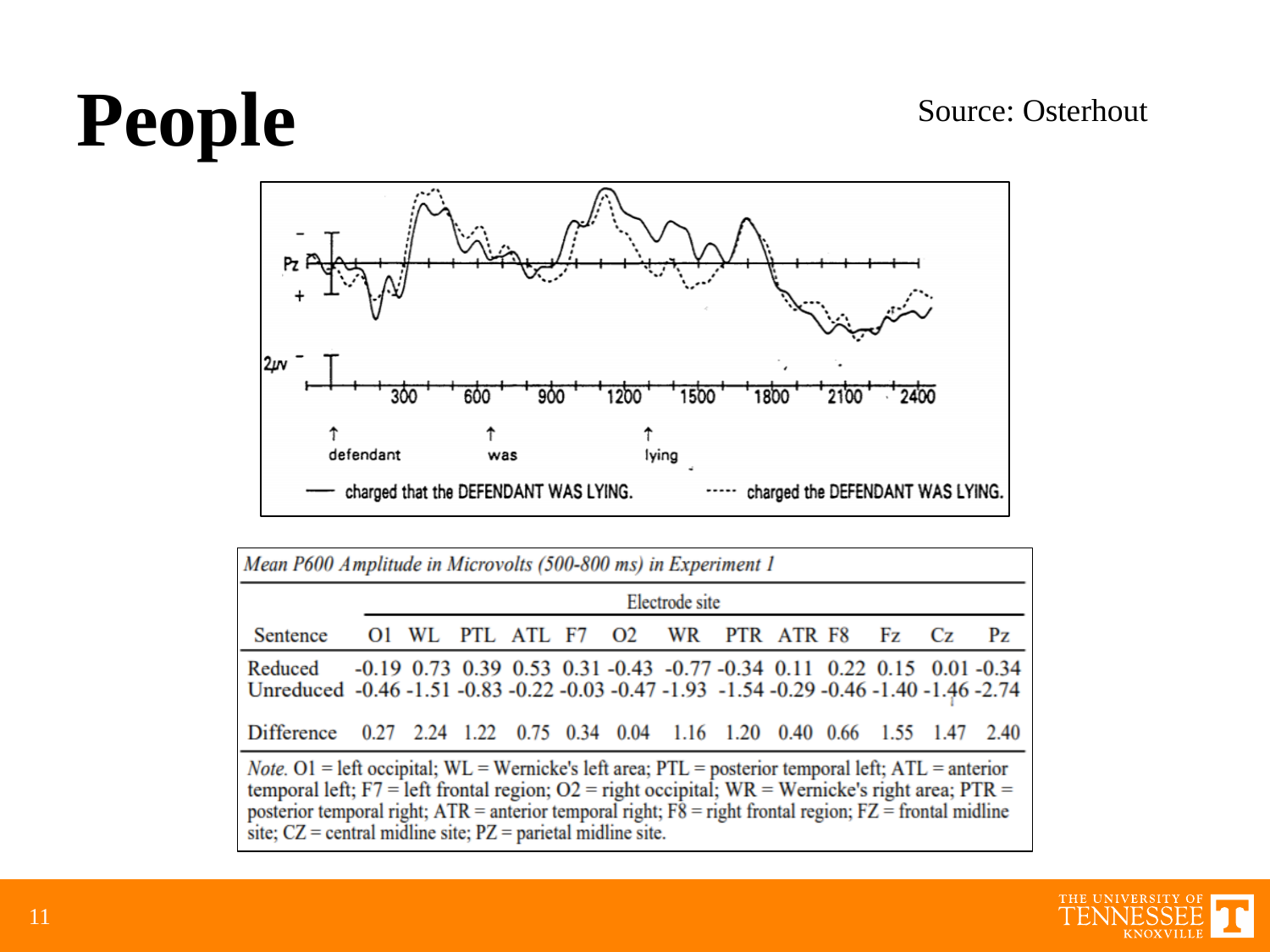# **Computers**

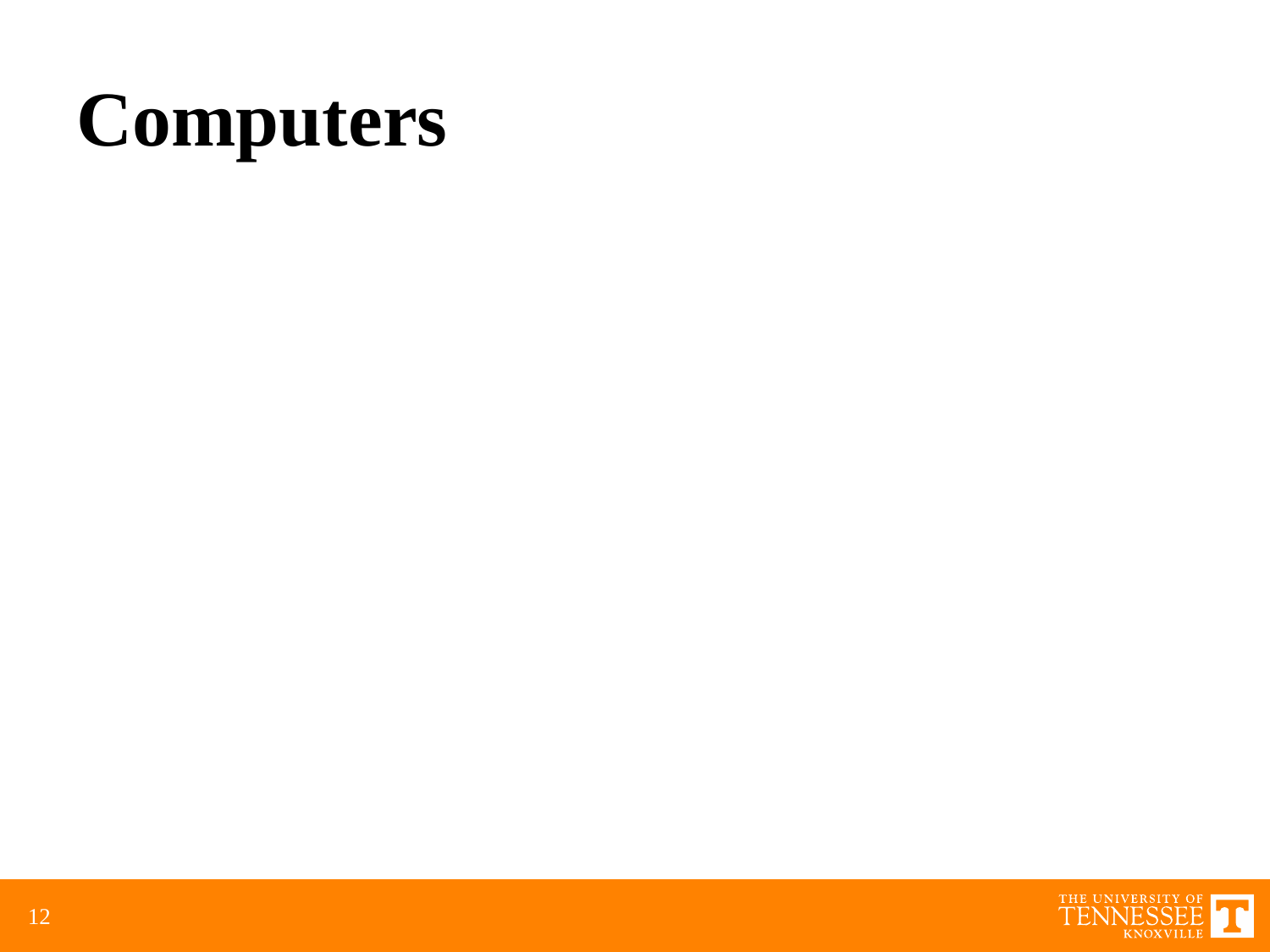# **Computers**

• The opposite number about 5000.

| Source: Du |  |
|------------|--|
|------------|--|

|    | (The((CTGY. DET)))                                        |      |  |  |  |  |  |  |
|----|-----------------------------------------------------------|------|--|--|--|--|--|--|
|    | (Opposite((CTGY. ADJ)))                                   |      |  |  |  |  |  |  |
|    | (Number((CTGY.LINKV)(PAST.NUMBERED)(PASTP.<br>NUMBERED))) |      |  |  |  |  |  |  |
|    | (Number((CTGY. LINKV)(TENSE. PRES))                       |      |  |  |  |  |  |  |
|    | (Number((CTGY. N) (NUM. SING)))                           |      |  |  |  |  |  |  |
|    | (About((CTGY.ADV)))                                       |      |  |  |  |  |  |  |
|    | (5000((CTGY. NUM)))                                       |      |  |  |  |  |  |  |
|    | The opposite number about 5000                            |      |  |  |  |  |  |  |
| a. | Det opposite number about 5000                            | (6)  |  |  |  |  |  |  |
| b. | Det Adj number about 5000                                 | (10) |  |  |  |  |  |  |
| c. | Det Adj N about 5000                                      | (7)  |  |  |  |  |  |  |
| d. | NP about 5000                                             | (3)  |  |  |  |  |  |  |
| e. | <b>NP Adv 5000</b>                                        | (8)  |  |  |  |  |  |  |
| f. | NP Adv Num                                                | (11) |  |  |  |  |  |  |
| g. | NP NumP                                                   | (4)  |  |  |  |  |  |  |
| h. | FAIL and backtrack to another path:                       |      |  |  |  |  |  |  |
| i. | Det Adj number about 5000                                 | (10) |  |  |  |  |  |  |
| j. | NP number about 5000                                      | (2)  |  |  |  |  |  |  |
| k. | NP LinkV about 5000                                       | (9)  |  |  |  |  |  |  |
| 1. | NP LinkV Adv 5000                                         | (8)  |  |  |  |  |  |  |
| m. | NP LinkV Adv Num                                          | (11) |  |  |  |  |  |  |
| n. | <b>NP LinkV NumP</b>                                      | (4)  |  |  |  |  |  |  |
| 0. | NP VP                                                     | (5)  |  |  |  |  |  |  |
| p. | S                                                         | (1)  |  |  |  |  |  |  |
| q. | <b>SUCCESS</b>                                            |      |  |  |  |  |  |  |

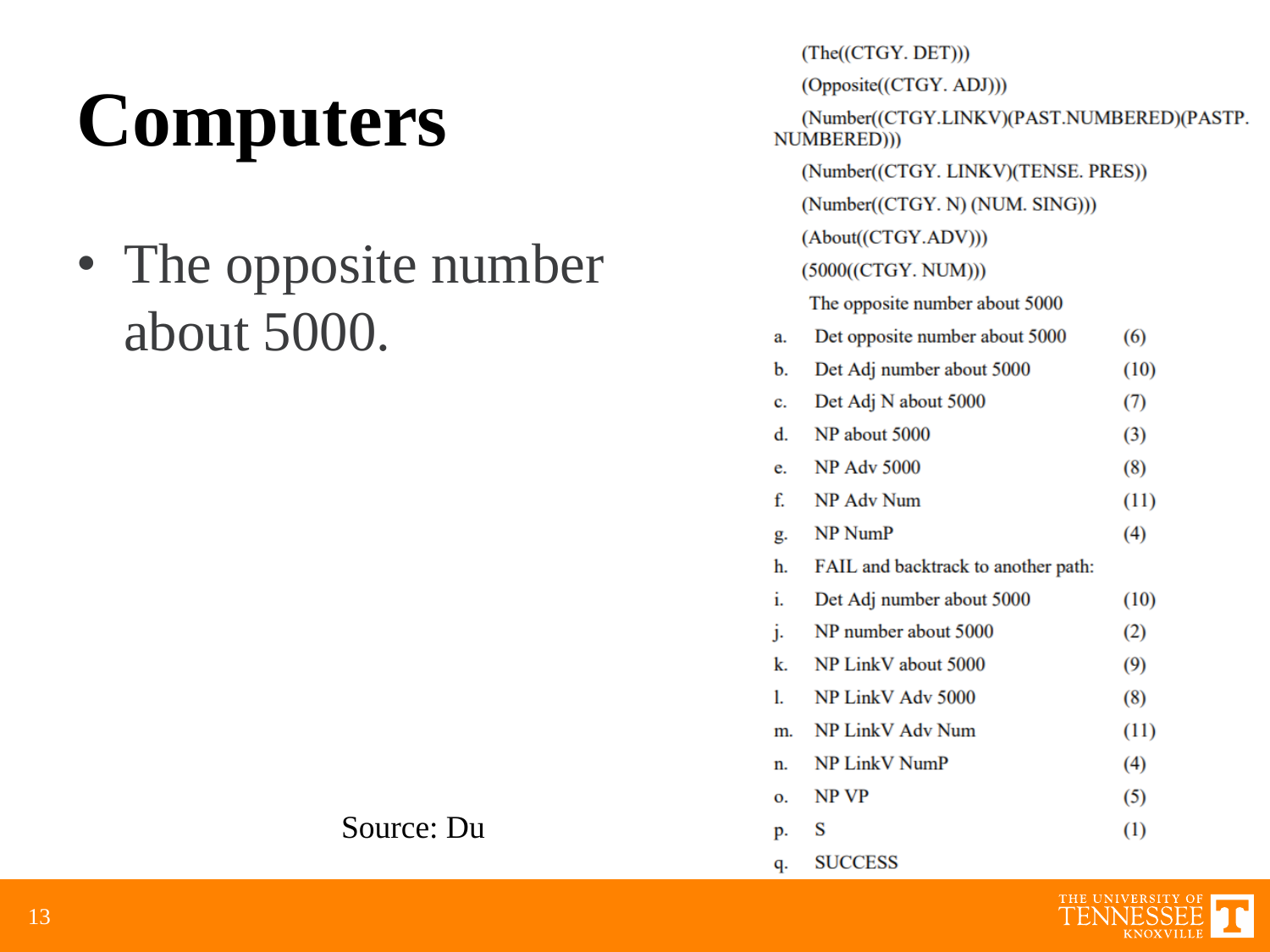#### **References**

- Du, J. L., and P. F. Yu. "A computational linguistic approach to natural language processing with applications to garden path sentences analysis." cognitive science 35 (2012): 38.
- Ferreira, Fernanda, and John M. Henderson. "Recovery from misanalyses of garden-path sentences." Journal of Memory and Language 30.6 (1991): 725-745.
- Frazier, Lyn, and Keith Rayner. "Making and correcting errors during sentence comprehension: Eye movements in the analysis of structurally ambiguous sentences." Cognitive psychology 14.2 (1982): 178-210.
- "Lead (someone) down/up the garden path." Merriam-Webster.com Dictionary, Merriam-Webster. Accessed 3 May. 2020.
- O'Reilly, R. C., Munakata, Y., Frank, M. J., Hazy, T. E., and Contributors (2012). Computational Cognitive Neuroscience. Wiki Book, 3rd Edition (2016).
- Osterhout, Lee, Phillip J. Holcomb, and David A. Swinney. "Brain potentials elicited by garden-path sentences: evidence of the application of verb information during parsing." Journal of Experimental Psychology: Learning, Memory, and Cognition 20.4 (1994): 786.